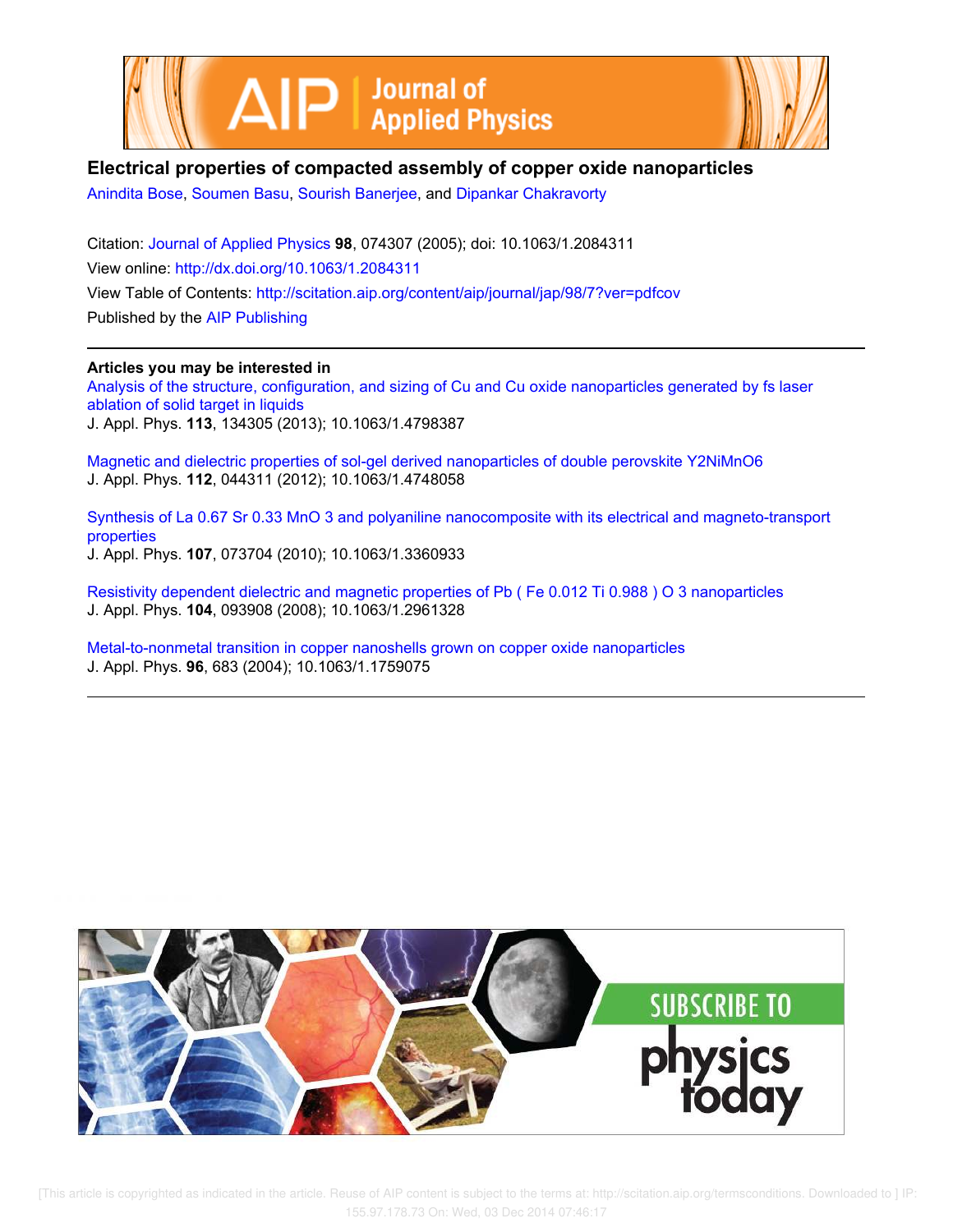# **Electrical properties of compacted assembly of copper oxide nanoparticles**

Anindita Bose and Soumen Basu

*Unit on Nano Science and Technology, Indian Association for the Cultivation of Science, Kolkata-700 032, India*

Sourish Banerjee

*Department of Physics, University of Calcutta, Kolkata-700 009, India*

Dipankar Chakravorty

*Unit on Nano Science and Technology, Indian Association for the Cultivation of Science, Kolkata-700 032, India*

Received 24 August 2004; accepted 30 August 2005; published online 5 October 2005-

 $Cu<sub>2</sub>O$  nanoparticles with diameters in the range 6.0-8.6 nm were prepared by a chemical method. Both dc and ac electrical properties were measured on a compacted nanoparticle assembly. dc electrical resistivity in the temperature range 140 - 300 K was found to arise due to a variable range hopping conduction mechanism. The ac resistivity variation as a function of frequency (in the range 10 kHz to 3 MHz) and temperature (range  $220-320$  K) was explained on the basis of the power-law exponent in percolating clusters. The interfacial amorphous phase of the nanoparticle assembly appears to control the electrical behavior of the system. © *2005 American Institute of Physics.* [DOI: 10.1063/1.2084311]

#### **INTRODUCTION**

Nanomaterials research has occupied center stage in recent years.<sup>1</sup> Apart from understanding the basic physics<sup>2–4</sup> at the nanoscale, the interest has stemmed from the possibility of exploiting these materials in a wide range of applications.<sup>5–9</sup> A unique feature of nanomaterials is the large surface to volume ratio available in these systems. In fact the number of interfaces in a typical sample consisting of grains of 5 nm diameter has been estimated to be  $10^{17}/\text{cm}^2$ . In the case of silicon grain boundaries, an amorphous equilibrium phase was shown to exist.<sup>10,11</sup> The electrical properties of a nanocomposite consisting of a metal core-metal oxide shell nanostructure within a silica gel indicated the presence of an interfacial amorphous phase.<sup>12</sup> Oxide glasses are known to be formed by some building blocks like  $SiO<sub>4</sub>$  (in the case of silicate glasses) which have an ordered structure. The amorphousness arises because of the random interconnection of these units. One can therefore visualize the possibility of making amorphous systems starting with nanoparticles of oxides and then forming a three-dimensional compact with these. Filling the void spaces in such a system by suitable atomic and or molecular species is expected to lead to unusual glass systems. As a first step towards this objective, we have prepared nanoparticles of copper oxide and prepared pellets by cold (to avoid grain growth) compaction. Both dc and ac electrical properties have been measured. The data analysis reveals the existence of an amorphous phase controlled by the interfacial regions of the nanoparticle assembly. The details are reported in this paper.

#### **EXPERIMENT**

The nanosized  $Cu<sub>2</sub>O$  particles were prepared by the following procedure. The first step was preparation of polyacrylamide-coated  $Cu<sub>2</sub>O$  nanoparticles. A solution was

made by dissolving a measured amount of polyacrylamide in 200 ml distilled water. The mixture was stirred by a magnetic stirrer for 6 h. Another solution was prepared by adding measured amounts of  $CuSO<sub>4</sub>$  and glucose  $[CH_2OH \cdot (CHOH)_4 \cdot CHO]$  to 40 ml distilled water and the mixture stirred for  $1/2$  h. An alkaline solution was prepared by dissolving 0.12 g NaOH pellets in 10 ml distilled water. This was slowly added to the solution comprising CuSO<sup>4</sup> and glucose, stirring until the solution acquired a deep blue color. The stirring was kept up for another hour. The *p*H of the solution was checked to be  $\sim$ 8.0. The alkaline CuSO<sub>4</sub> solution was slowly added to the polyacrylamide solution prepared earlier. The resultant solution was stirred for 2 h at room temperature. The solution was heated so that the temperature increased at a rate of 5 K/min. The transparent deep blue solution transformed to a pale green colloid at around 353 K. The temperature was kept constant at this point for 15 min.  $Cu<sub>2</sub>O$  particles formed due to a partial reduction of  $CuSO<sub>4</sub>$  by glucose in the alkaline medium. The powders were collected after centrifuging for 15 min at 10 000 rpm. The powders formed were subjected to 4 h of washing in distilled water so that the polyacrylamide films were removed. The film formation was necessary in the first place to prevent the coarsening of  $Cu<sub>2</sub>O$  particles during the reduction reaction mentioned above. On the other hand, these had to be removed so that the true electrical conduction in the interfacial region of the nanosized  $Cu<sub>2</sub>O$  particles could be measured.

The particle sizes were measured from the micrographs taken in a JEM 200 CX transmission electron microscope. For this the polyacrylamide coated  $Cu<sub>2</sub>O$  particles dispersed in water was taken in a test tube which was subjected to ultrasonic vibration. One drop of this mixture was placed on a carbon coated copper grid. The latter was heated at 313 K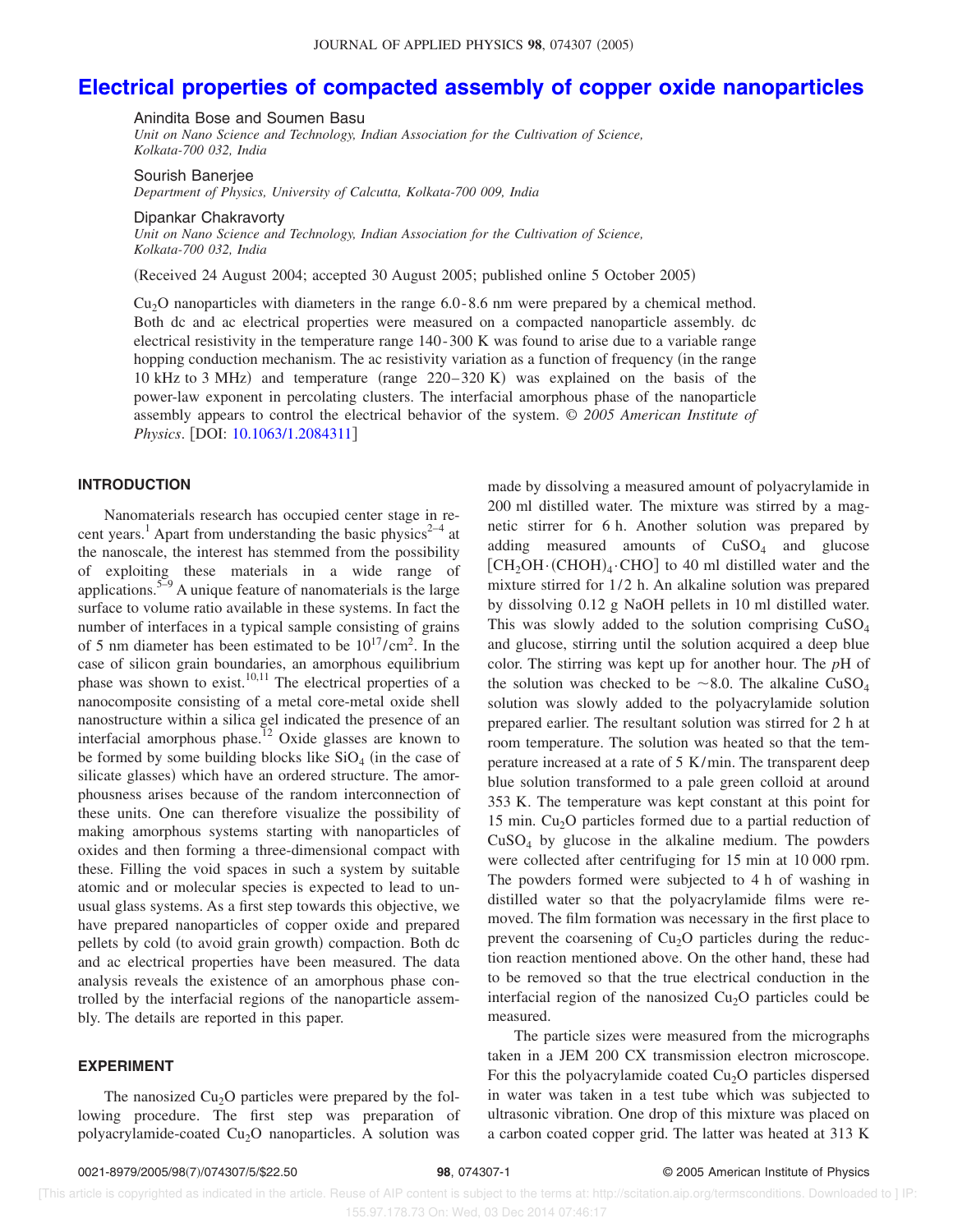

FIG. 1. (a) Transmission electron micrograph for  $Cu<sub>2</sub>O$  specimen prepared using 0.25 g polyacrylamide, 0.625 g copper sulfate, and 0.375 g glucose.  $(b)$  Electron diffraction pattern obtained from Fig. 1(a).

for several hours and then kept in vacuum. The grid was then mounted in the specimen chamber of the transmission electron microscope.

For electrical measurements the powder was taken in a steel mould of 1 cm diameter and compacted at a pressure of 10 tons/cm<sup>2</sup>. Silver paint electrodes (supplied by Acheson Colloiden B.V. Holland) were applied on two opposite faces of the specimen. dc electrical resistivity was measured over the temperature range 140 - 300 K by a Keithley 617 Electrometer. ac electrical resistivity was measured over the frequency range 10 kHz to 3 MHz and the temperature range 220 - 320 K using a Hewlett Packard HP 4192A impedance analyzer.

### **RESULTS AND DISCUSSIONS**

Figure  $1(a)$  is the transmission electron micrograph for the specimen prepared using 0.25 g polyacrylamide, 0.625 g  $CuSO<sub>4</sub>$  and 0.375 g glucose. Figure 1(b) is the electron diffraction pattern obtained from Fig.  $1(a)$ . In Table I is given a comparison between the interplanar spacings  $d_{hkl}$  obtained from the diameters of the diffraction rings in Fig.  $1(b)$  and the standard data for  $Cu<sub>2</sub>O$ . It is evident that the particles seen in Fig.  $1(a)$  are comprised of Cu<sub>2</sub>O. Figure 2 shows the histogram of  $Cu<sub>2</sub>O$  particle sizes as obtained from Fig. 1(a). The experimental points in this figure were fitted to a log normal distribution function.<sup>13</sup> We have extracted the median diameter x and geometric standard deviation  $\sigma$  for all the specimens. These values are summarized in Table II. The latter also gives the amounts of different precursors taken for the different specimens. It can be seen that by changing the

TABLE I. Comparison of  $d_{hkl}$  obtained from Fig. 1(b) with ASTM data for Cu<sub>2</sub>O prepared from 0.25 g polyacrylamide,  $0.625$  g CuSO<sub>4</sub>, and 0.375 g glucose.

| Experiment (nm) | $ASTM$ (nm) |
|-----------------|-------------|
| 0.298           | 0.302       |
| 0.246           | 0.2465      |
| 0.213           | 0.2135      |
| 0.174           | 0.1743      |
| 0.152           | 0.1510      |
| 0.128           | 0.1287      |

relative proportions of the starting materials the median diameter of the Cu<sub>2</sub>O particles could be varied between 6 and 8.6 nm. It should be apparent that an increase in  $CuSO<sub>4</sub>$  concentration, as also that of the reducing agent glucose, brings about an increase in the diameter of the  $Cu<sub>2</sub>O$  particles.

In order to delineate the conduction mechanism, we had first plotted the logarithm of dc resistivity as a function of inverse temperature. The slopes of the resultant plots gave activation energies in the range 0.20– 0.25 eV. These are much smaller than that expected for the  $Cu<sub>2</sub>O$  nanocrystal which has a band gap of  $\sim$  2.4 eV.<sup>14</sup> This indicates that the resistivity is not controlled by the  $Cu<sub>2</sub>O$  nanoparticles. In Fig. 3 we have shown the variation of  $log(\rho/T)$  as a function of  $T^{-1}$  for all the specimens, where  $\rho$  is the resistivity and *T* is the temperature. We tried to fit the experimental data to Mott's small polaron hopping conduction model<sup>15,16</sup> according to which

$$
\rho = \frac{kTR}{\nu_o e^2 c (1 - c)} \exp(2 \alpha R) \exp(W/kT),\tag{1}
$$

where  $\nu$ <sub>o</sub> is the optical phonon frequency,  $c$  is the ratio of Cu<sup>+</sup> to the total concentration of copper ions, i.e., [Cu<sup>+</sup> +Cu<sup>2+</sup>],  $\alpha^{-1}$  is the localization length describing the localized state at each copper ion site, *R* is the average intersite separation, *W* is the activation energy for the hopping conduction, *k* is the Boltzmann constant and *T* is the temperature. It can be seen from the figure that the data do not fit a straight line as predicted by Eq.  $(1)$ 



FIG. 2. Histogram of  $Cu<sub>2</sub>O$  particles obtained from Fig. 1(a).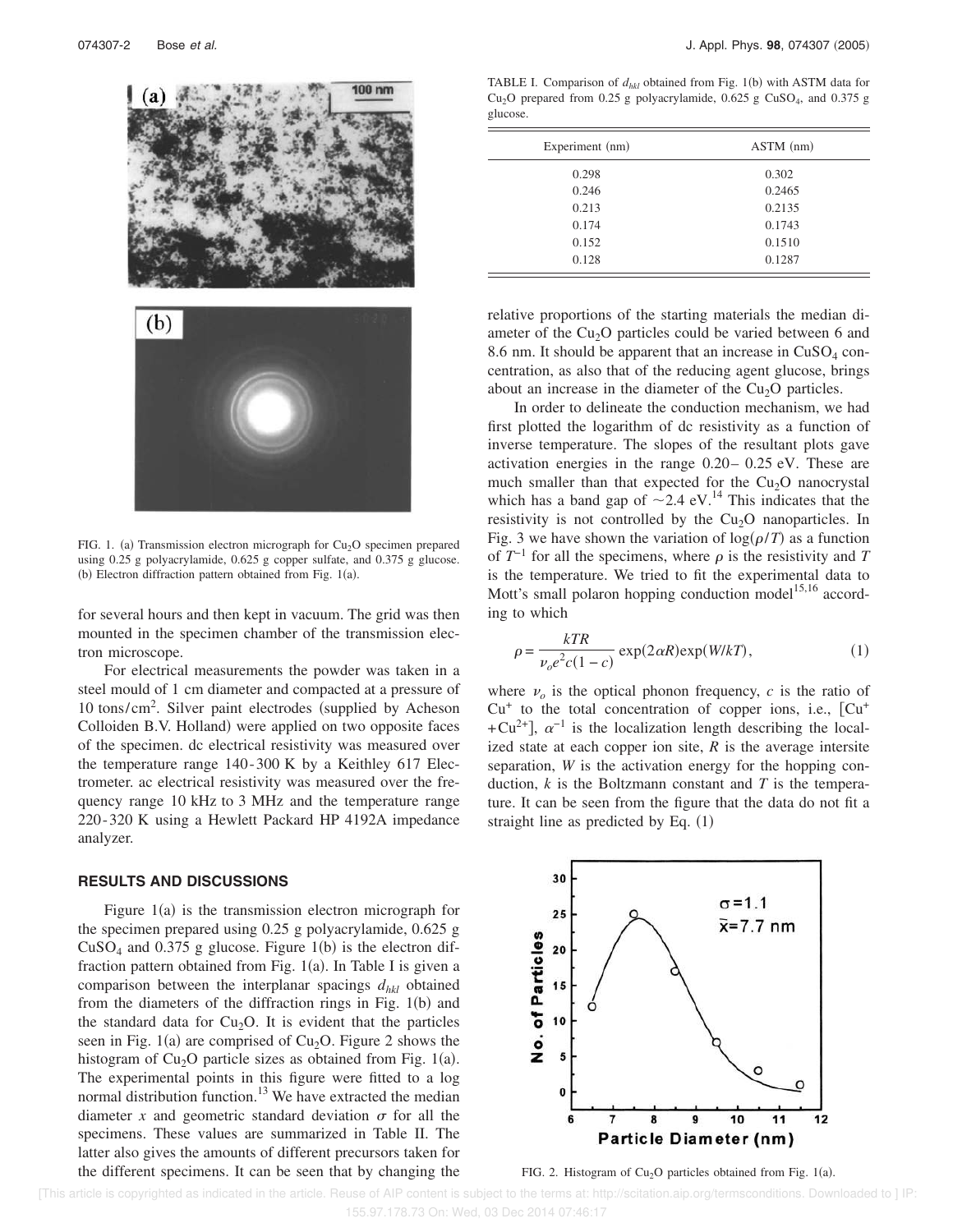TABLE II. Summary of formation temperatures and extracted values of median diameter  $x$  and geometric standard deviation  $\sigma$ .

| Specimen<br>no. | Polyacrylamide<br>(g) | CuSO <sub>4</sub><br>(g) | Glucose<br>(g) | (K) | (nm) | $\sigma$ |
|-----------------|-----------------------|--------------------------|----------------|-----|------|----------|
|                 | 0.25                  | 0.25                     | 0.15           | 358 | 6.0  | 1.3      |
| 2               | 0.25                  | 0.625                    | 0.375          | 353 | 7.7  | 1.1      |
| 3               | 0.25                  | 1.0                      | 0.6            | 350 | 8.6  | 13       |

We have therefore used Mott's variable range hopping model<sup>17</sup> which gives a resistivity variation as follows:

$$
\rho = \rho_0 \exp\left(\frac{T_0}{T}\right)^{1/4},\tag{2}
$$

Please check subscript zeros and ohs throughout.

$$
T_0 = 2.1 \left[ \frac{\alpha^3}{kN(E_F)} \right],\tag{3}
$$

where  $\alpha^{-1}$  is the localization length describing the localized state at each copper ion site,  $N(E_F)$  is the density of states near the Fermi level, *k* is the Boltzmann constant. Figure 4 shows the resistivity data plotted as a function of  $T^{-1/4}$ . The fitting (shown by the solid lines) with the experimental data points is satisfactory. In order to estimate the value of  $N(E_F)$ , we have chosen a reasonable value of  $\alpha$  as 0.12 Å<sup>-1</sup> (Ref. 17) and then calculated  $N(E_F)$  from the slope of the line in Fig. 4 using Eq. (3). The values of  $\alpha$  and  $N(E_F)$  are summarized in Table III. It should be noted here that in the present system some of the Cu<sup>+</sup> ions will get oxidized on the surface of Cu<sub>2</sub>O particles to Cu<sup>2+</sup> ions with the adsorption of O<sub>2</sub> molecules from the atmosphere. The hopping takes place between  $Cu^+$  and  $Cu^{2+}$  ions.  $N(E_F)$  values extracted in the present analysis are very high, being of the order of conduction or valence band states of a typical semiconductor.  $Cu<sub>2</sub>O$ is known to be a *p*-type semiconductor which arises due to nonstoichiometry.<sup>18</sup> This discrepancy is attributed to the con-



FIG. 3. Log (resistivity/temperature) as a function of inverse temperature for different specimens. Specimen no. 1,  $\Delta$  ; Specimen no. 2,  $\circ$  ; Specimen no.  $3. \square$ .



FIG. 4. Log (resistivity) as a function of  $T^{-1/4}$  for different specimens. Specimen no. 1,  $\triangle$ ; Specimen no. 2,  $\circ$ ; + Specimen no. 3.

tribution of copper ions at the surfaces of the nanoparticles. We estimate the number of states contributing to the electrical conductivity at room temperature by multiplying  $N(E_F)$ with  $kT_r$ , where  $T_r$  is equal to 300 K. This worked out to be  $\sim$ 1.2 × 10<sup>21</sup>/cm<sup>3</sup> for specimen No. 1. Taking the density of Cu<sub>2</sub>O to be 6 g/cm<sup>319</sup> we estimate a concentration of  $\sim$  5  $\times 10^{22}$ /cm<sup>3</sup> of copper ions in Cu<sub>2</sub>O particles. The volume of a copper oxide nanoparticle is calculated to be  $\sim$ 1.1  $\times 10^{-19}$  cm<sup>3</sup> The number of copper ions in one such particle will be  $5.6 \times 10^3$ . We estimate the number of copper oxide particles in unit volume to be  $\sim 8.8 \times 10^{18}$ . In the present system we believe only the copper ions at the interfacial region will contribute to conductivity. This number should be  $\sim$ 10% of the total copper ions present in the nanocrystals. Hence the number of localized states formed by the interfacial copper ions will be  $\sim$  4.9  $\times$  10<sup>21</sup>, which is consistent with the estimated value from variable range hopping model. These are band states that are localized due to disorder at the interfaces. The experimental data of other samples are similar to the above. It appears that the number density of nanoparticles is at least two orders of magnitude lower than the number of states per unit volume taking part in the conduction process. This shows that the hopping is primarily intraparticle, i.e., takes place between states in the interfacial region of the same particle.

Figures  $5(a)$ – $5(c)$  show the ac conductivity variation as a function of frequency for specimens 1, 2, and 3, respectively at different temperatures. The experimental data can be represented by the equation<sup>20</sup>

TABLE III. Summary of parameters obtained by fitting electrical resistivity data to Mott's variable range hopping model.

| Specimen<br>no. | $\alpha$<br>$(\AA^{-1})$ | $N(E_F)$<br>$eV^{-1}$ cm <sup>-3</sup> |
|-----------------|--------------------------|----------------------------------------|
|                 | 0.12                     | $4.7 \times 10^{22}$                   |
|                 | 0.12                     | $5.8 \times 10^{22}$                   |
|                 | 0.12                     | $6.9 \times 10^{22}$                   |

 [This article is copyrighted as indicated in the article. Reuse of AIP content is subject to the terms at: http://scitation.aip.org/termsconditions. Downloaded to ] IP: 155.97.178.73 On: Wed, 03 Dec 2014 07:46:17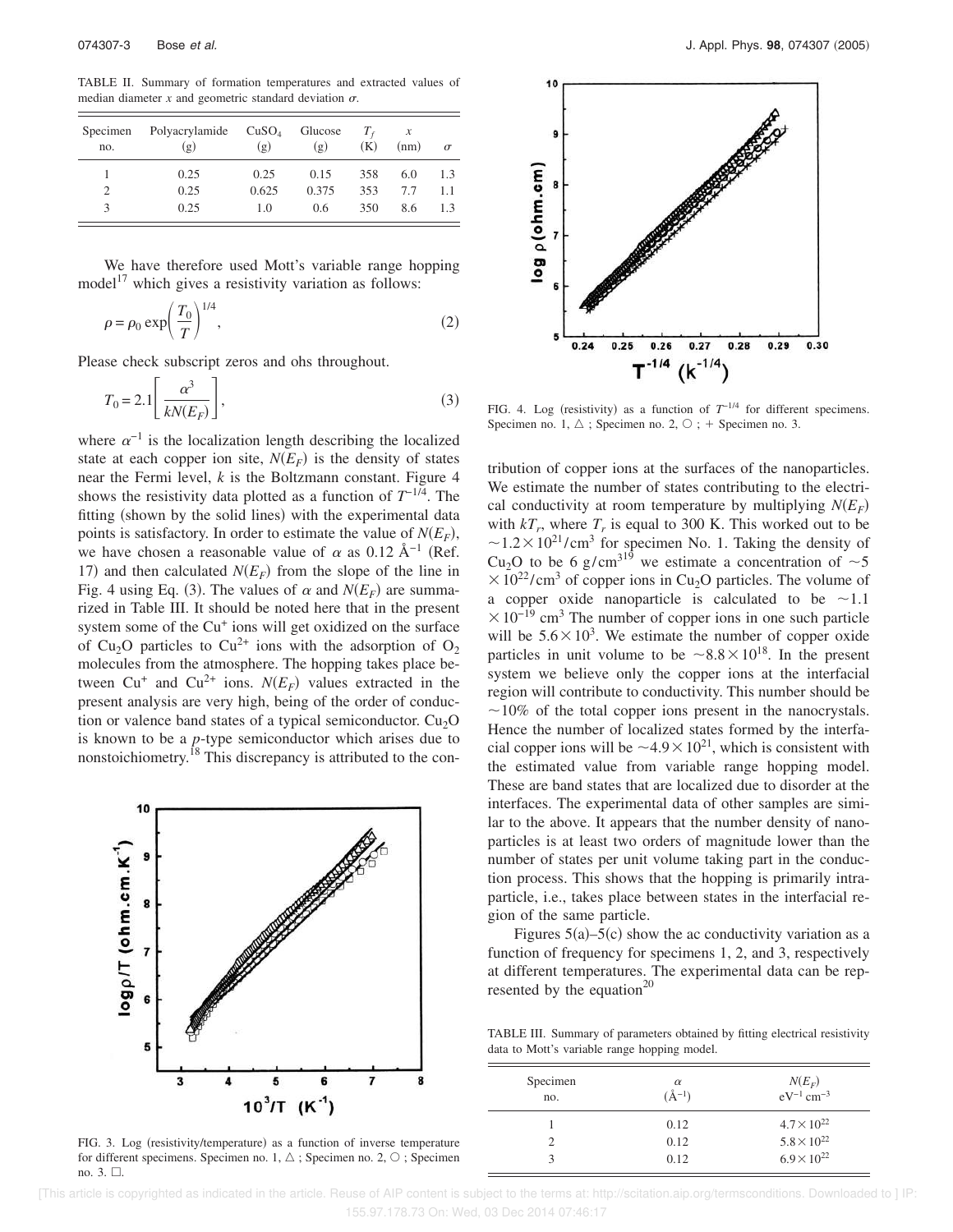

FIG. 5. Log ac conductivity as a function of frequency for different specimens (a) Specimen no. 1, (b) Specimen no. 2, (c) Specimen no. 3.

$$
\sigma_{\text{tot}}(\omega) = \sigma_{\text{dc}} + A\,\omega^s,\tag{4}
$$

where  $\sigma_{\text{tot}}(\omega)$  is the total ac conductivity,  $\sigma_{\text{dc}}$  is the dc conductivity,  $A$  is a constant,  $\omega$  is the angular frequency, and  $s$  is a frequency exponent. The *s* values were determined from



FIG. 6. Variation of s as a function of temperature for different specimens. Specimen no. 1,  $\Box$ . Specimen no. 2,  $\odot$  . Specimen no. 3,  $\triangle$ .

the high frequency slopes of the curves, shown in Fig. 5. These values are plotted in Fig. 6 as a function of temperature for all the specimens. It is evident that the value of *s*  $(\sim 0.72)$  is independent of temperature. We explain this result by considering the theoretical model for the conduction on a distribution of clusters.<sup>21–24</sup> According to this model the ac conductivity  $\sigma(\omega)$  is given by

$$
\sigma(\omega) \sim \omega^{t/(n+t)},\tag{5}
$$

where  $t$  is the power-law exponent for the dc conductivity above the percolation threshold and *n* is the exponent describing the divergence of the dielectric constant at the percolation threshold. For percolation clusters the theoretically calculated<sup>25</sup> values are  $n=0.75$  and  $t=1.95$ . Substituting these values in the exponent as given in Eq.  $(5)$  we obtain a value of the exponent  $\sigma(\omega)$  as  $s = 0.72$ . This is in satisfactory agreement with the experimentally obtained value of *s*. It should be noted here that the scanning electron micrographic study of our samples showed a volume fraction of  $Cu<sub>2</sub>O$ 



FIG. 7. Scanning electron micrograph for Specimen no. 1.

 [This article is copyrighted as indicated in the article. Reuse of AIP content is subject to the terms at: http://scitation.aip.org/termsconditions. Downloaded to ] IP: 155.97.178.73 On: Wed, 03 Dec 2014 07:46:17